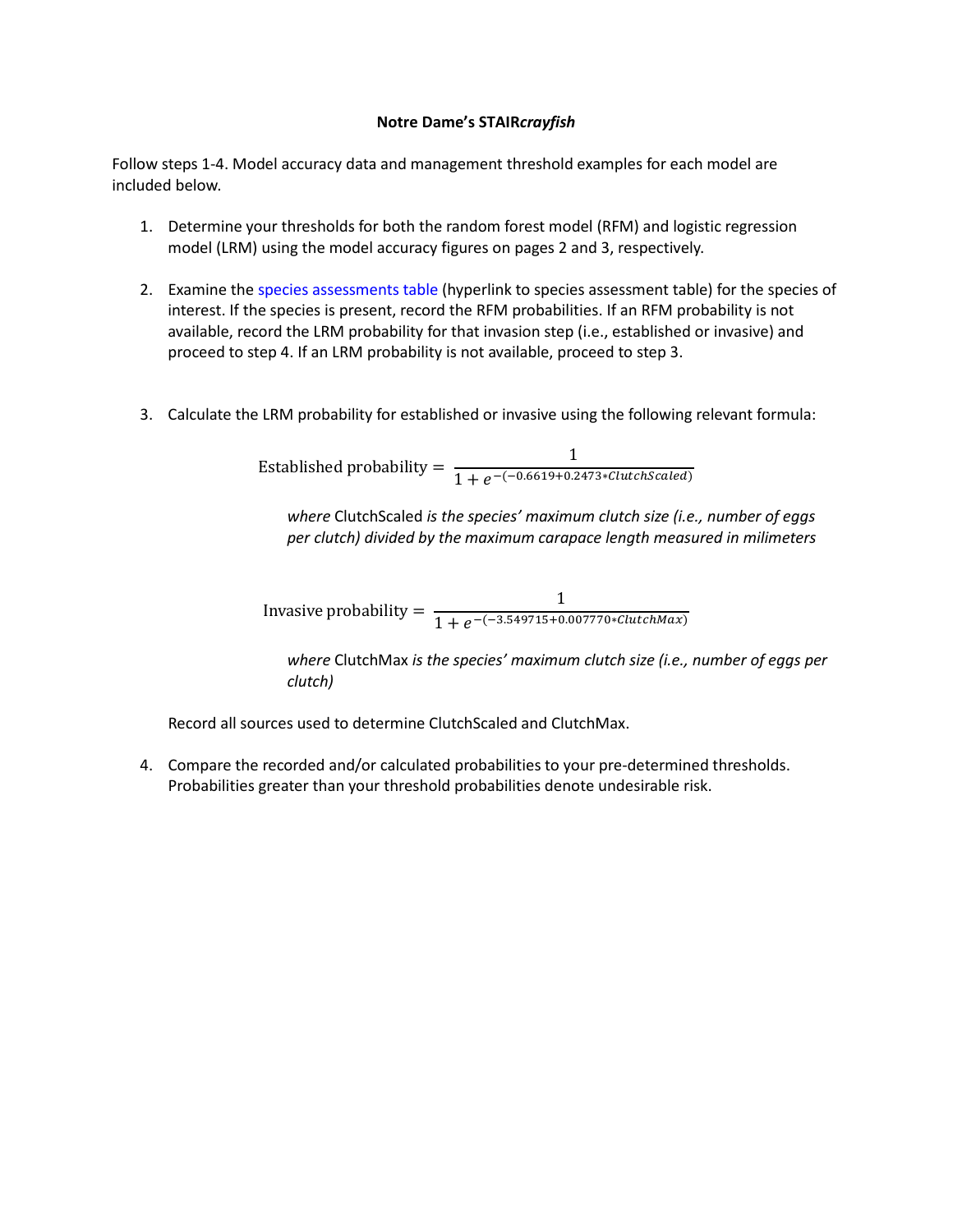## **RFM Accuracy**

Figures A and B show the real outcomes relative to RFM established and invasive probabilities. The thresholds that most accurately distinguished between established vs. not-established and invasive vs. not-invasive are represented by the solid grey line and are 0.697 and 0.535, respectively. The thresholds that allow for correct classification of all species that would become established or invasive are represented by the dotted grey line and are 0.629 and 0.288, respectively. These thresholds may include some non-invaders as well. The thresholds represented by the solid black line would miss some of the species likely to become established or invasive but would never classify a safe species as a risk. These thresholds are 0.776 and 0.719, respectively.